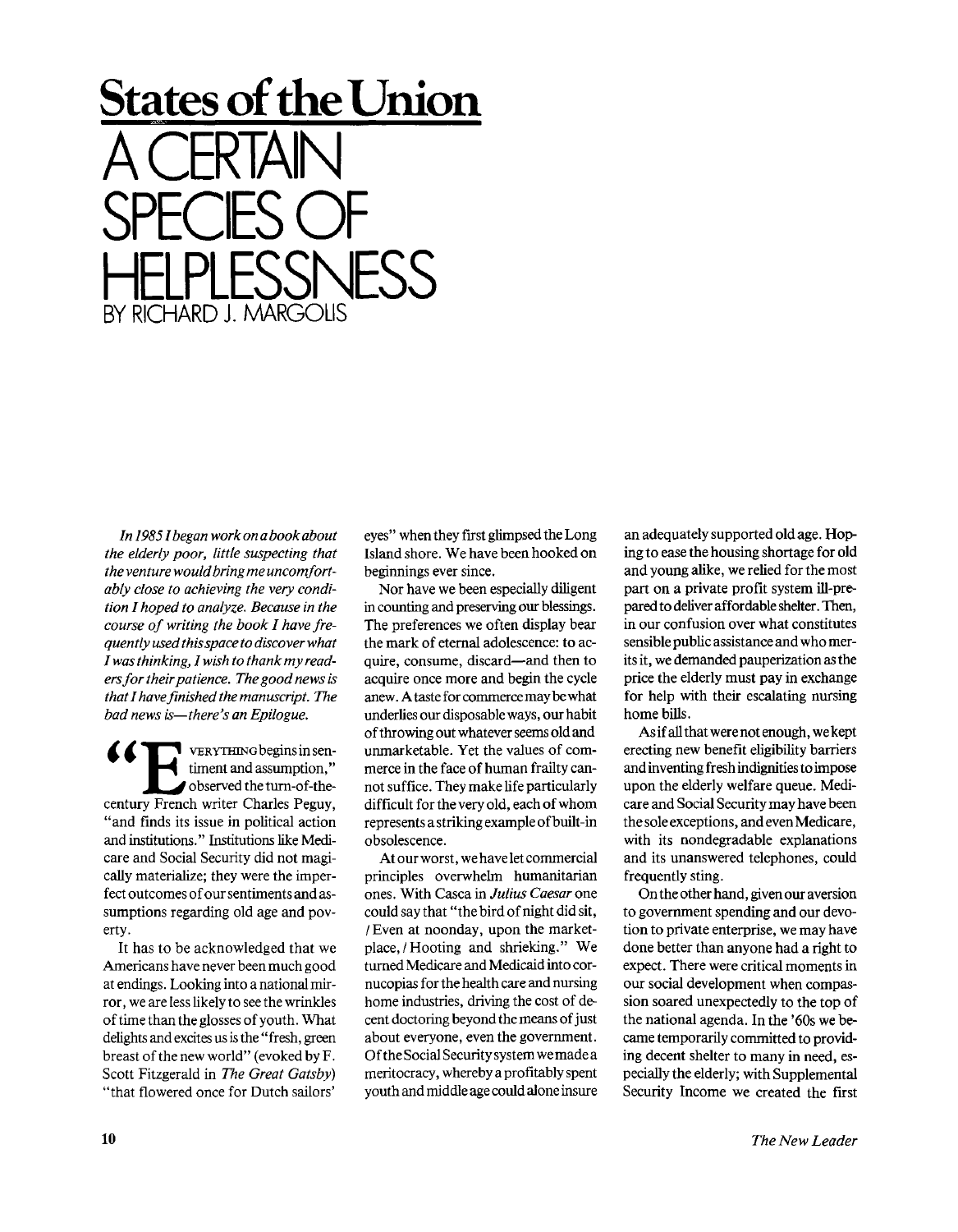guaranteed income support program in American history; and by liberalizing Social Security and inventing Medicare, we cut the elderly poverty rate to onethird of its previous level. Millions of older Americans continue to benefit from those breakthroughs. Such programs can serve to remind us that social progress, even in a deficit-ridden post-Reagan era, is not so wild a dream.

**P ERHAPS THE most powerful**dream-tamer is the human condition. For a characteristic that
distinguishes old age from every other ERHAPS THE most powerful dream-tamer is the human condition. For a characteristic that "minority" status is its universality. There is, indeed, only one wayto escape its travails—and who wants that? As taxpayers we may fret about the broad demographic consequences of an aging population—all that human depreciation and the fiscal burdens that go with it—but not, truth to tell, about our own personal prospects. Never mind the possible hardships lying in wait for us; longevity is a state to which most of us instinctively aspire. The risks of old age have thus become the risks of middle age as well. For in the fullness of time and attrition each of us may be asked to play parent to his or her parents and grandparents.

Family obligations derive from those shared sentiments and assumptions Peguy spoke of, and such feelings have already begun to find their issue in political action. Young parents are not the only ones demanding subsidized day care; that concern now cuts across the generations. It falls with particular force upon the elderly's offspring, an invisiblearmy of caregivers, nearly all of them women, who find themselves in desperate need of the respite that community support might bring.

All the evidence suggests that the public is more alert to, and alarmed by, the long-term care emergency than is the present Administration in Washington. A public opinion survey commissioned by the American Association of Retired Persons and the Villers Foundation tells thevoters'halfofthestory. "Long-term care," the researchers concluded after polling a nationwide voter sample," is a growing issue of nearly universal con-



cern. ... Americans not only want a comprehensive Federal long-term care program, they are willing to pay for it with increased taxes."

The White House's half of the story has not yet been written. No fresh vision of social progress—of what we can achieve on behalf of our parents, our grandparents and ourselves—has yet been presented to the American people. Facing a virtually blank policy screen, Congress frets and spins dreams of its own.

In 1988 more than a dozen long-term care bills were placed in the Congressional hopper, all aimed at creating some sort of social insurance program capable of covering long-term care at home and in institutions. That none of the measures came close to getting passed only testifies to the well-known sluggishness of democracy's gears: The procedures that carry us from debate to consensus, and then to enactment, can be exasperatingly slow.

Yet here we have one of the classic conditions preceding social reform, namely a rising demand by families for assistance in taking care of their own. It was a similar demand that eventually led to passage of the Social Security Act of 1935.

There are, in fact, some striking parallels between the 1930s and the 1990s —and some striking differences. Then as now, the prime incentive for reformers was to keep the aged out of institutions. What Eleanor Roosevelt told a U.S. Chamber of Commerce audience in January 1934 applies today with equal force. "The community," she said, "owes to its old people their own home life as long as they possibly can live at home. Old people love their own things even more than young people do. It means so much to sit in the same chair you sat in for a great many years; to see the same picture that you always looked at.... And that is what an old age security bill will do."

The purpose of the Social Security Act was not to replace the family but to enhance its role as caregiver of the first resort. "By funneling money back into